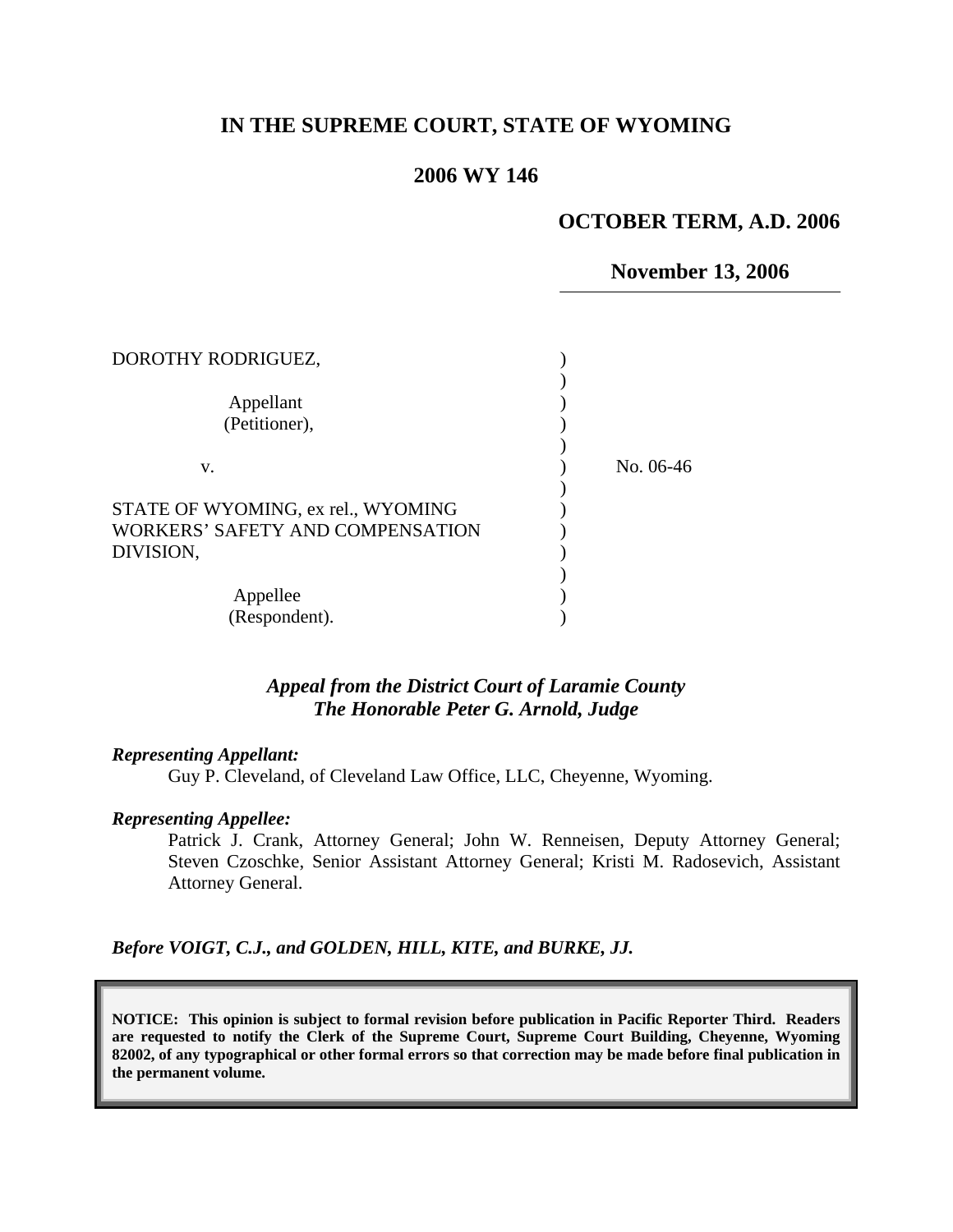# **BURKE, Justice.**

[¶1] Dorothy Rodriguez challenges the denial of her claim for worker's compensation benefits. She appealed the denial to the district court claiming the Office of Administrative Hearings ("OAH") "acted arbitrarily, capriciously, abused its discretion, or otherwise [acted] not in accordance with law within the meaning of W.S. § 16-3- 114(c)." Ms. Rodriguez also claimed the OAH's determination that she failed to meet her burden of proof was not supported by substantial evidence. The district court affirmed the denial of benefits.

[¶2] In response, the State of Wyoming Workers' Safety and Compensation Division ("Division") raises a preliminary issue concerning Ms. Rodriguez's failure to comply with the Wyoming Rules of Appellate Procedure. The Division identifies the following violations:

- A. Ms. Rodriguez failed to file a designation of record contemporaneously with filing her brief in violation of W.R.A.P. 3.05(b).
- B. Ms. Rodriguez's brief failed to comply, in multiple respects, with the requirements of W.R.A.P. 7.01.

1. A statement of the facts is presented, however, the appropriate references to documents listed in the index of the transmitted record is not present, as required by W.R.A.P.  $7.01(e)(2)$ .

2. Ms. Rodriguez fails to support her contentions with citations to authorities, statutes and parts of the record relied on, as required by W.R.A.P. 7.01(f)(1).

3. The argument does not set forth a concise statement of the applicable standard of review for each issue, as required by W.R.A.P. 7.01(f)(2).

4. The conclusion fails to state the precise relief sought, as required by W.R.A.P. 7.01(g).

5. The title page does not contain the appropriate caption as required by W.R.A.P.  $7.01(a)(1)$ .